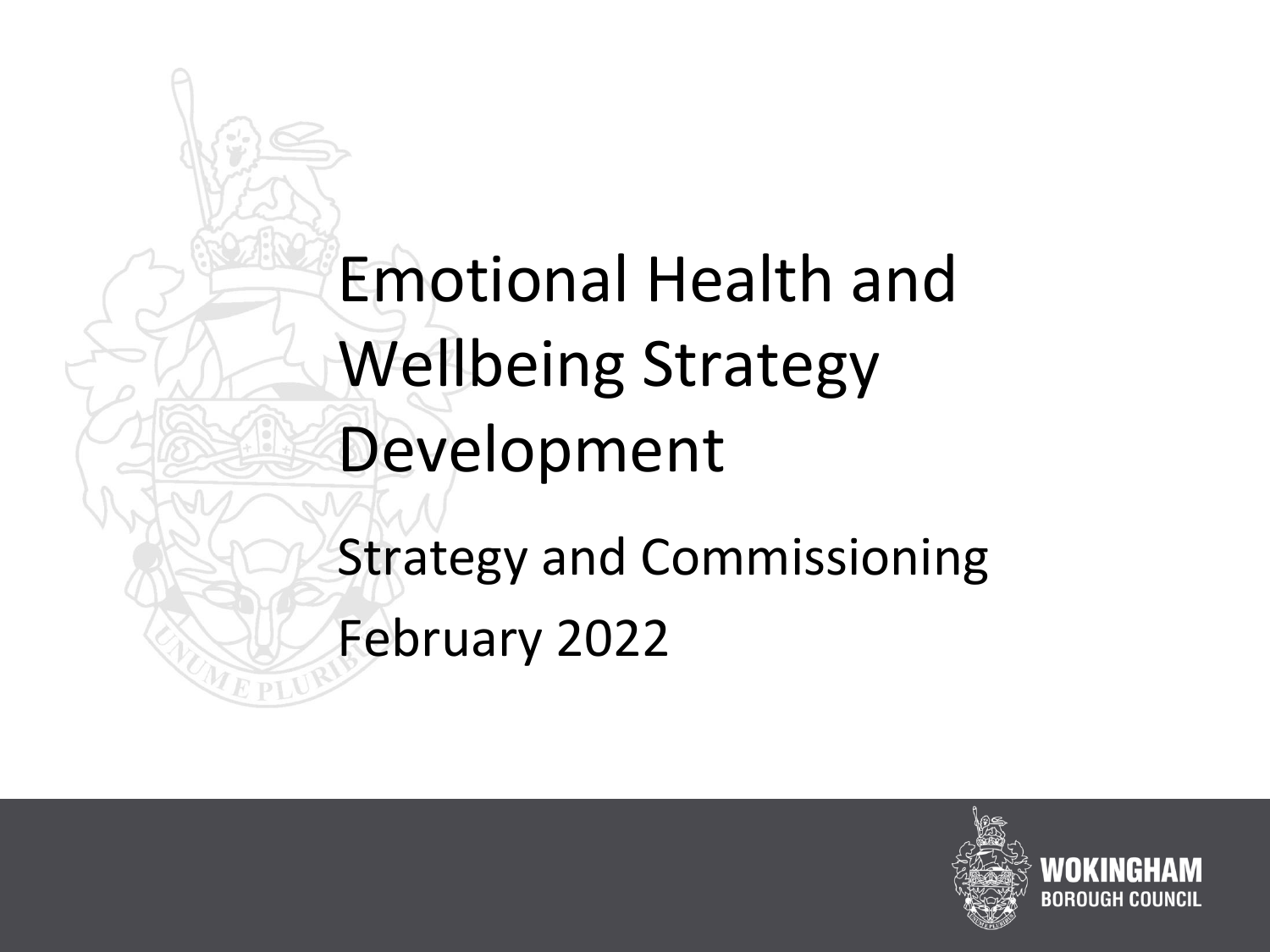

| Time                | <b>Agenda Item</b>                    |
|---------------------|---------------------------------------|
| $(5 \text{ mins})$  | Introduction and focus of the session |
| $(15 \text{ mins})$ | Needs Assessment Key Findings         |
| $(15 \text{ mins})$ | Discussion - Experiences of parents   |
| $(20 \text{ mins})$ | Developing the Vision and Priorities  |
| $(5 \text{ mins})$  | <b>Next Steps and timeline</b>        |
|                     |                                       |

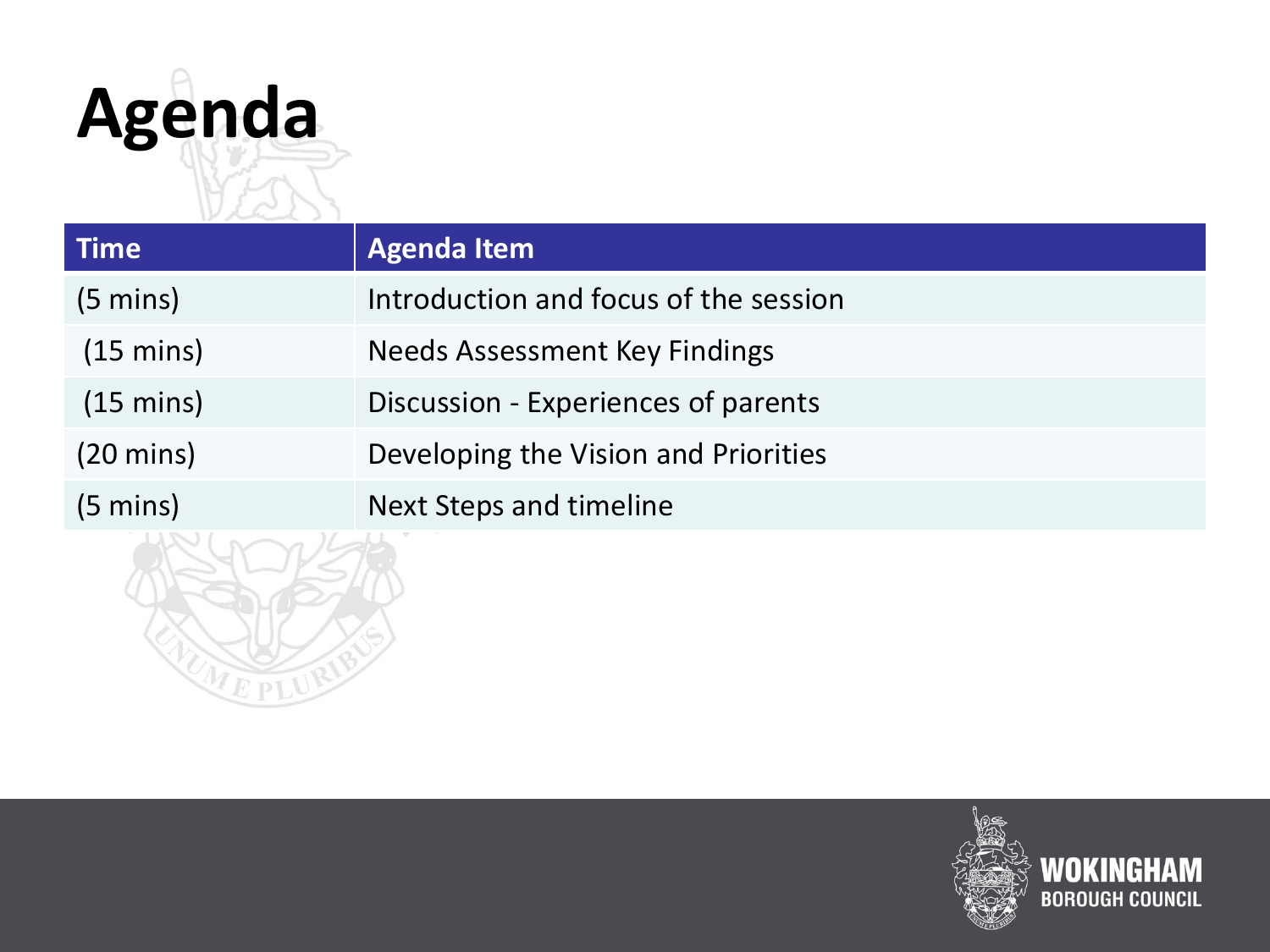# **Purpose of the Focus Group**

Opportunity to discuss and gather the views and experiences of schools and education settings about the emotional wellbeing agenda including:

- Understanding needs of CYP in your schools and across Wokingham
- What are the gaps in support and provision for CYP and schools?

Space to think in an innovative way about:

- The vision for emotional wellbeing across Wokingham
- What the priorities should be for the next 3 years

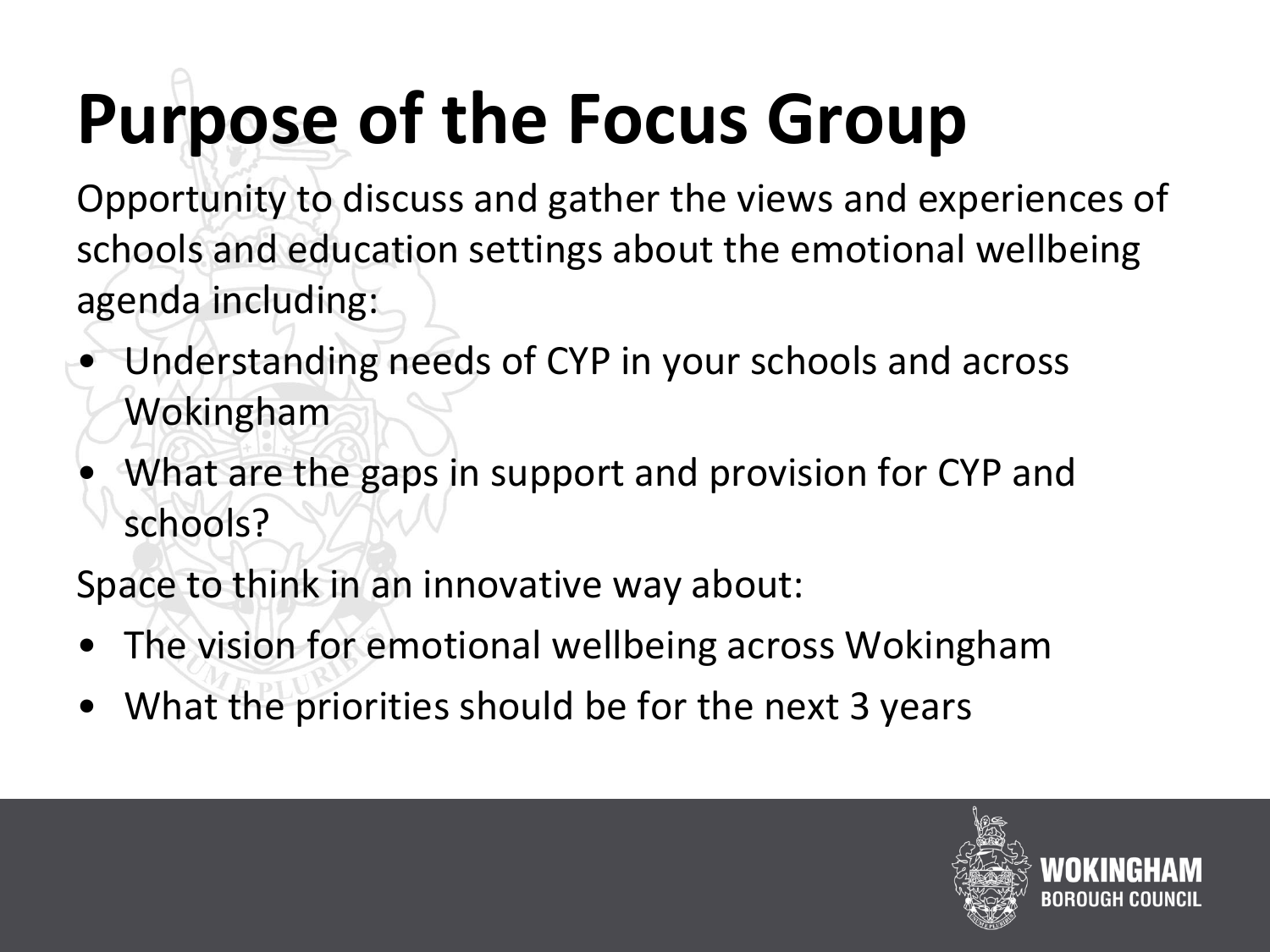# **Purpose of the Strategy**

- All children and young people deserve the best start in life and building strong emotional resilience is an important element in helping children and young people achieve and succeed.
- Emotional wellbeing and mental health of young people is a key priority across the Borough.
- The Emotional Health and Wellbeing Strategy aims to set out how the council, local partnerships and organisations will work together with children and their families to support them to grow up happy and well.
- Will set out the priorities for the next 3 years and provide a clear sense of direction and set of objectives to improve the emotional wellbeing and mental health of the children and young people of Wokingham.
- It builds upon the work that has already been achieved and identifies the services that are available to assist children, young people and their families in choosing the right care from promotion/prevention, to those suffering complex mental health

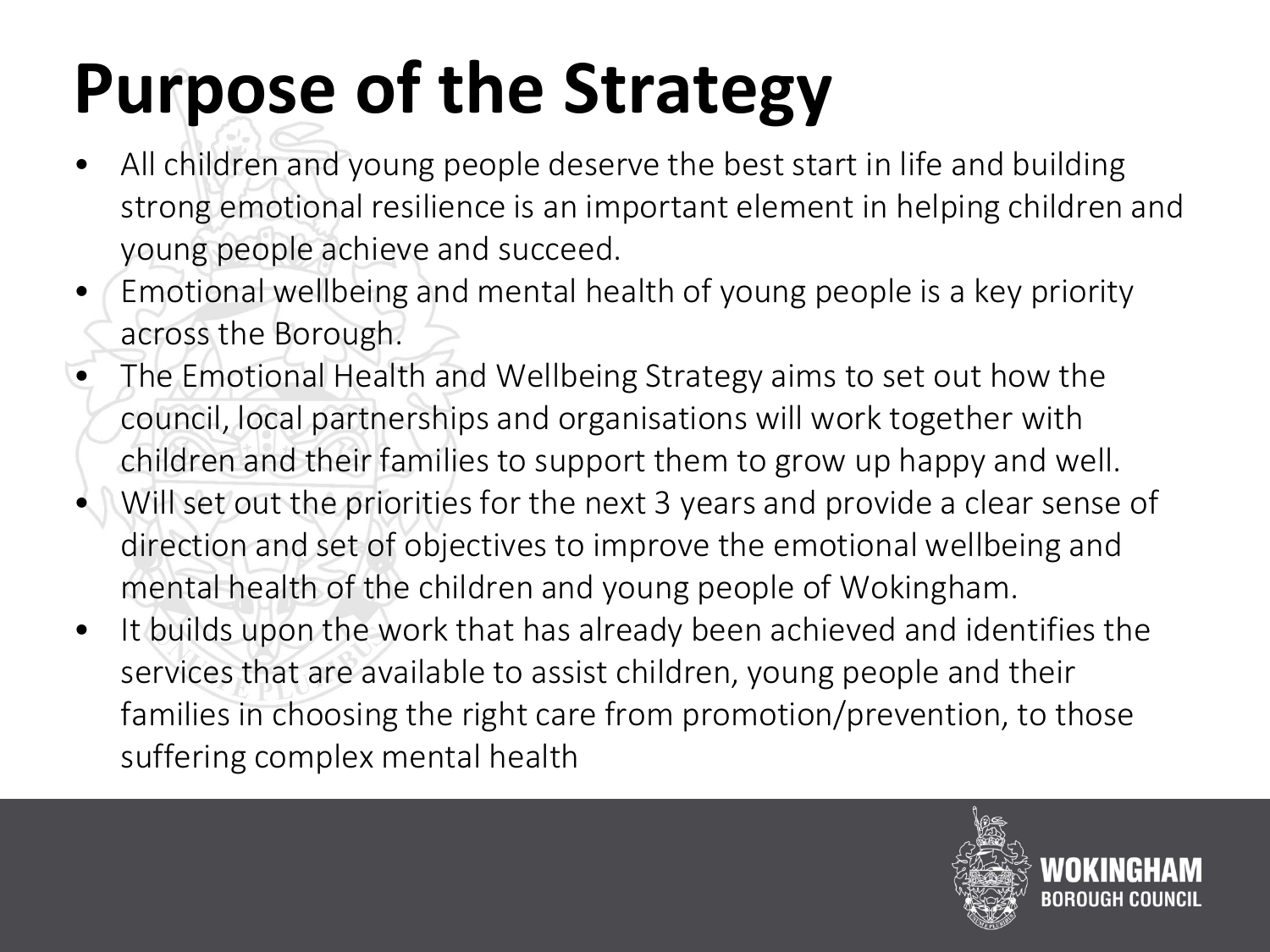# **Needs Assessment – Key Findings**

- Wokingham population is increasing until 2026 then will start to reduce
- Lack of clarity about what services are available for CYP
- Long waiting times for services
- National difficulties recruiting to services including EP, therapists etc
- Vulnerable pupils (eg those with SEND, who are LAC or other social care plan, living in poverty) are still more likely to have difficulties with emotional health and wellbeing
- Increase in children becoming LAC, CP or CIN and those with SEN Support or an EHCP
- Higher absences (data issues) and impact of covid, some anecdotal
- Poor data collection and sharing across the EHWB agenda
- Poorer educational attainment for those with EWB difficulties
- Increasing trajectory of pupils with identified with a primary need of SEMH and ASD – we don't record consistently the secondary need

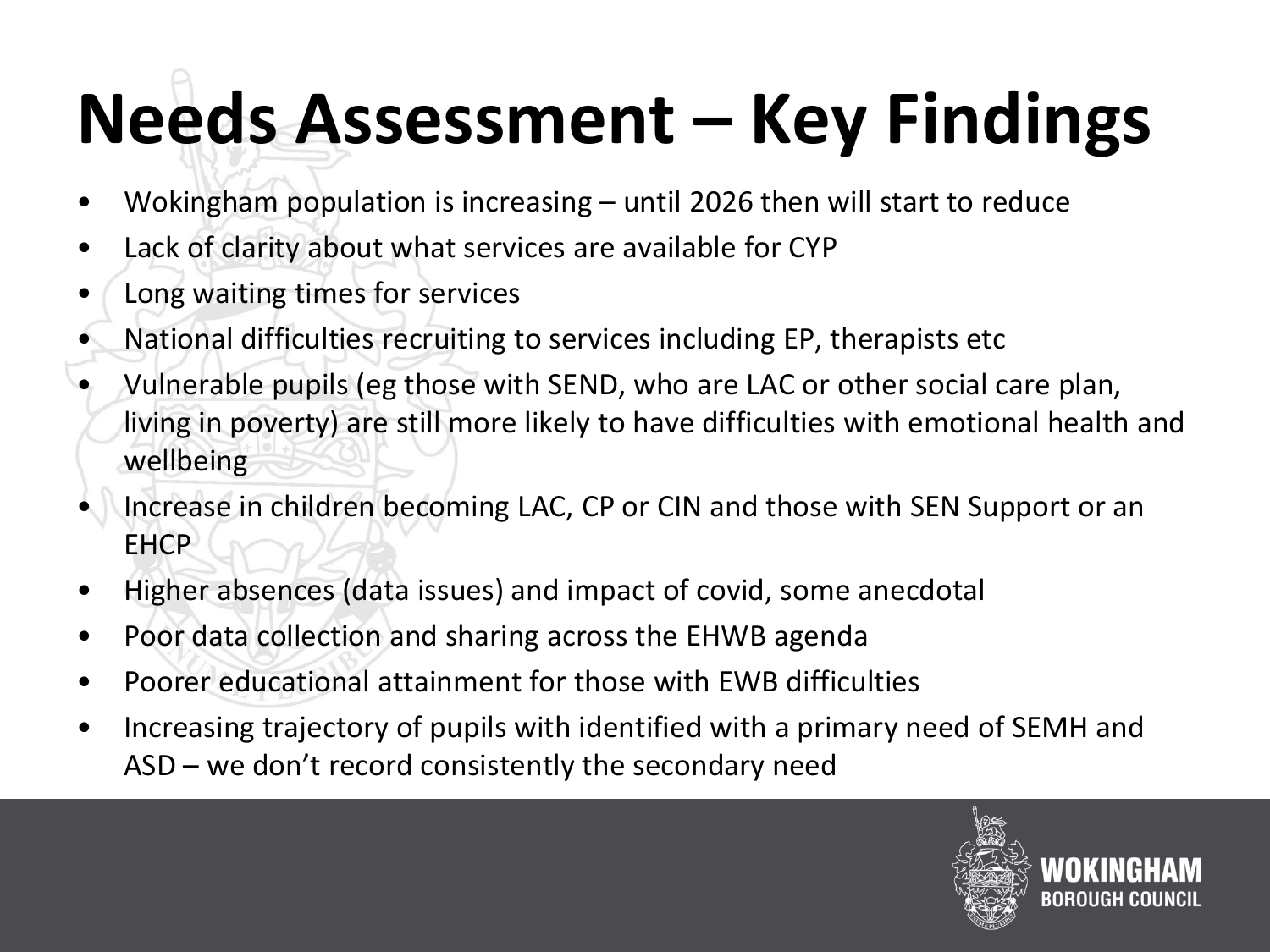# **Impact of Covid 19**

Impact of Covid still unknown but:

- National Survey by NHS Digital found rates of probable mental disorders have increased since 2017, in 6-16 year olds from one in nine (11.6%) to one in six (17.4%) and in 17 to 19 year olds from one in ten (10.1%) to one in 6 (17.4%)
- Biggest change from 2017 to 2021 was in the 6-10 year olds age range
- Overall girls are more likely to have mental health difficulties, but boys are more likely between 6-10 age range
- Anxiety, low mood and difficulties relating to ASD are the main reason for referral to services such as PCAMHS, ARC and MHST
- Increased admission across ages 10-19 in hospital admissions for self harm

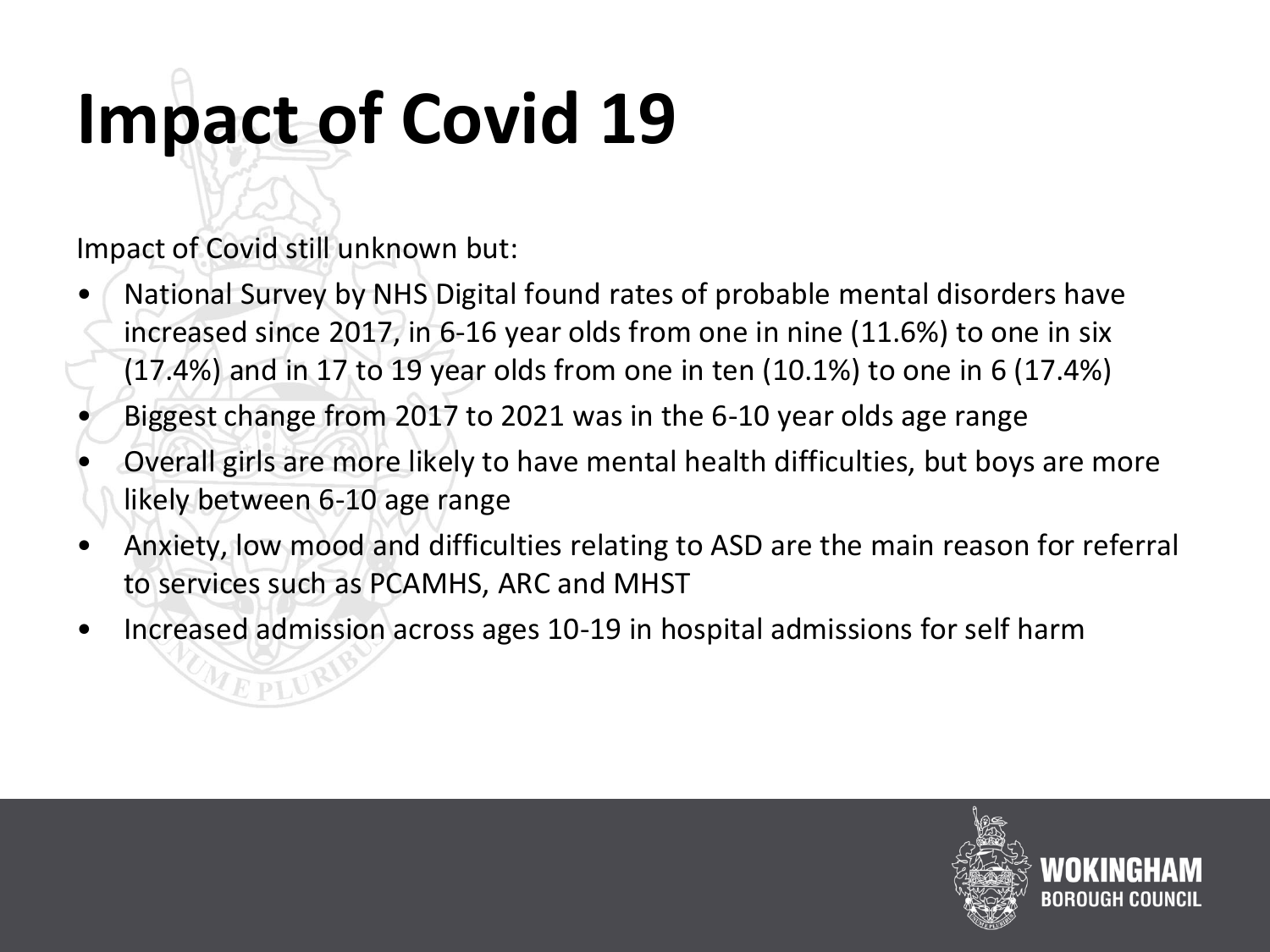# **Discussion**

- Does this data reflect your experiences as parents/carers?
- What is working well and even better if…

• What is not working well and could be improved if….



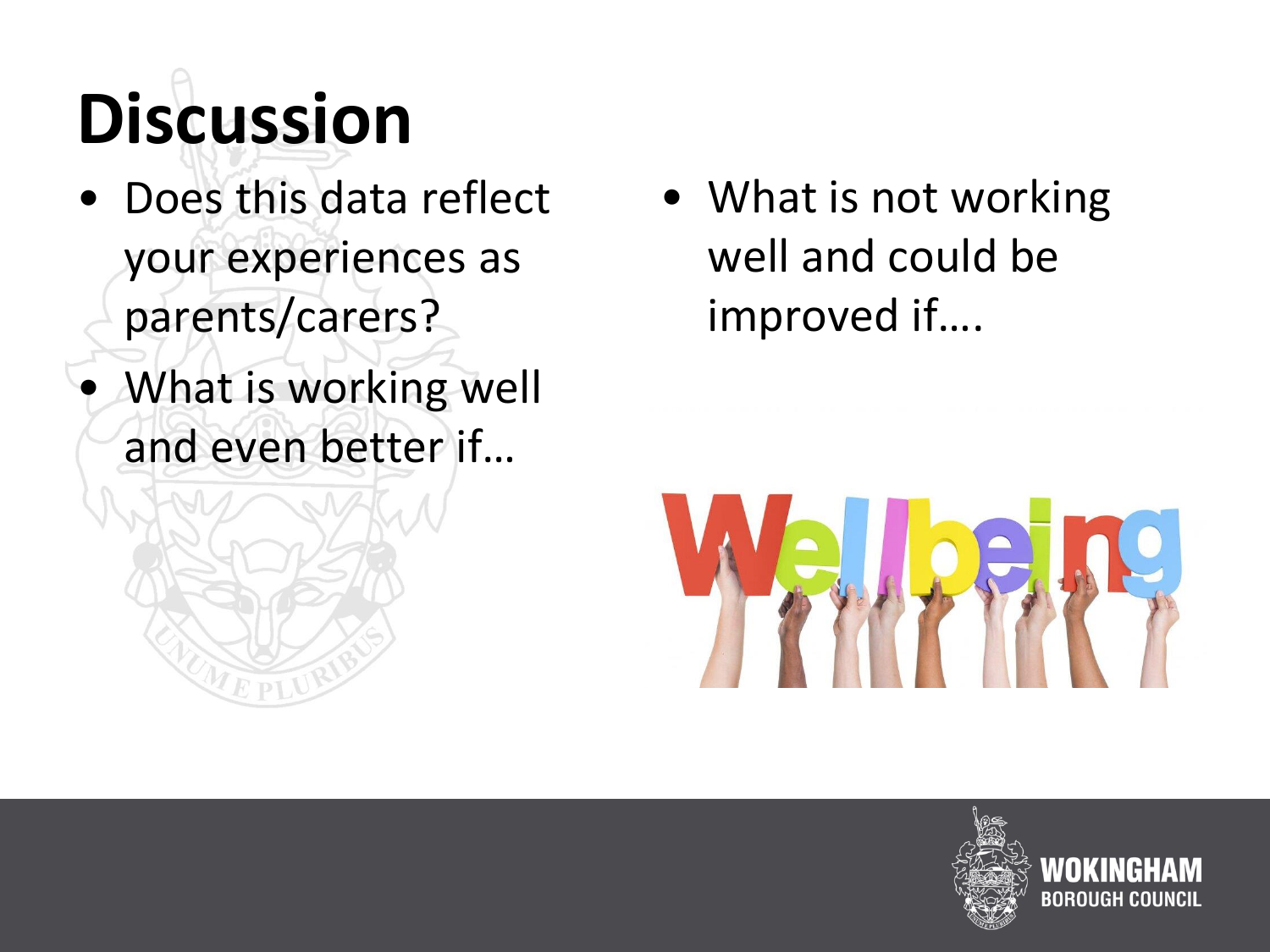# **Discussion Feedback**

## **What works Well**

Initially good idea,

Is the increase of anxiety now more known as it is more available in the news and known

## What is not working well **Could be improved if...**

- The information is contradictory  $-$  ADHD for diagnosis who can make the referral (eg GP but then CAMHS not accepting)
- Anxiety is being identified but no body know where to go from there or what to do to help –
- Unclear pathways
- Some parents found it was manageable prior to lockdowns but after this it has been increasingly difficult to get YP back in to school and no support – from schools
- Schools trying to navigate the position and it is unclear changes to implement too fast and the impact
- Covid recovery programme funding specific work with EBSA – our schools may have used this for more online access but this has been difficult for SEND pupils has not been helpful – not inclusive. Not focussed on EWB support.
- Home education can't access some services because they are not at a school  $-$  this needs investigating  $$ experience of this for families – what is the QA of these pupils education

## **Even Better If….**

Staff knowledge and ability to help  $-$  know what is going on and where to go to make referrals etc. There isn't one person.

- Access FAQs around difficulties and what can we do, drop in sessions to give help and advice (in person or virtual – virtual sometimes better for flexible)
- Access a route map so that parents knew what was happening and when – what services and timescales. Clear place to find information.
- Local offer is not meeting the needs, hard to navigate
- Shared resources find it by key words etc
- Ask if it is useful and if not why
- Support for those with EHE children
- Self harm and suicide

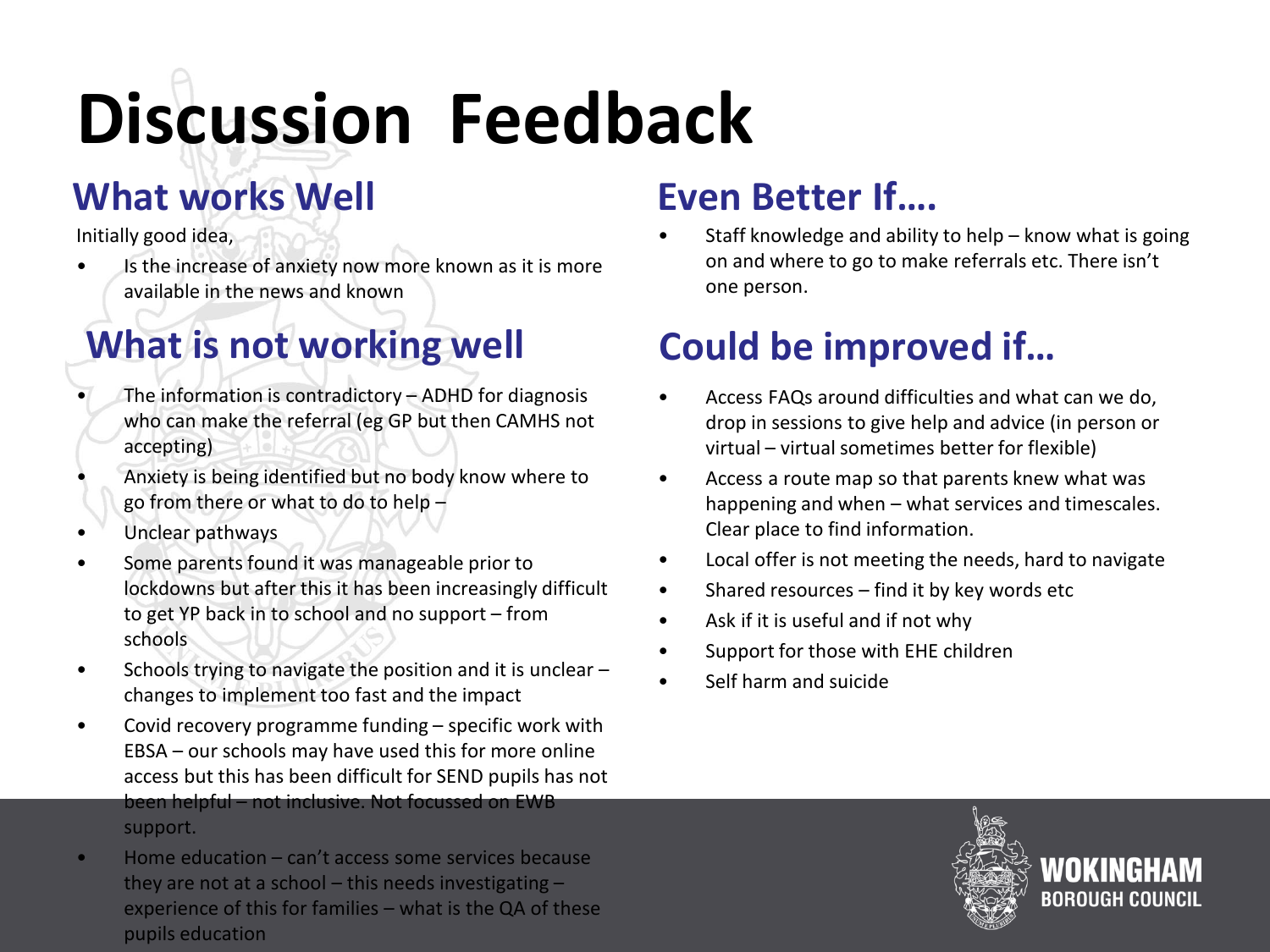## **What is your vision for emotional wellbeing in children and young people?**



- What is important to your children and young people in supporting their EWB needs?
- What should the priorities be?
- How can families be better supported?

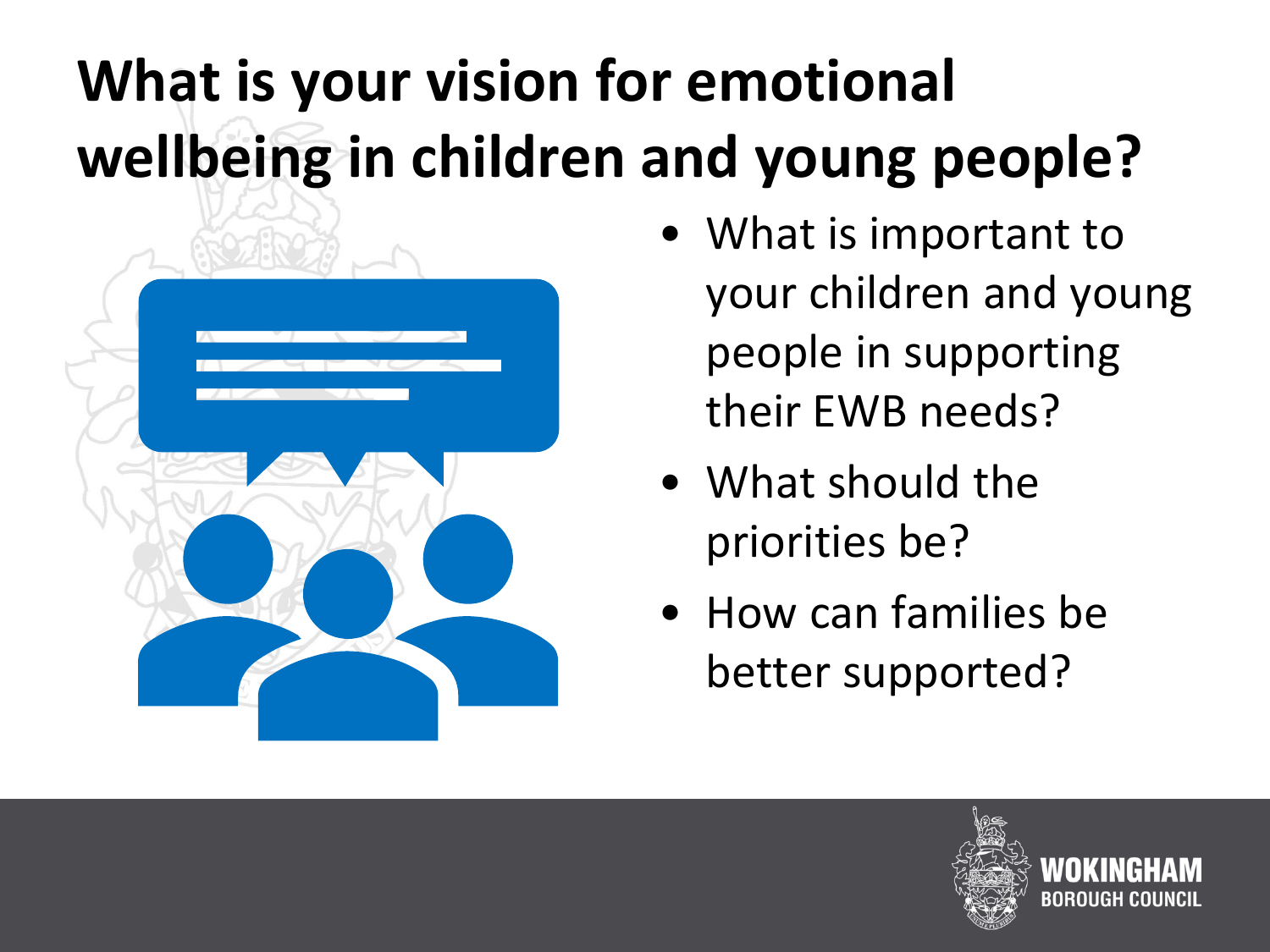## **Vision Priorities**

- Sharing of information  $-$  experiences and well as staff etc.
- Get SEND and EHWB on every agenda of every team meeting, needs to be more of a priority for the SLT.
- Standardised expectations, the good are really really good and the bad are awful
- **TRUE EARLY INTERVENTION**  things are recognised but the issue is often exacerbated through long waits, unclear pathways and provisions
- Training for families and for staff in schools to deal with emotional needs. Didn't have enough experience to be able to deal with and understand different behaviours and promote EWB
- Training for parents (parenting special children) in the beginning but nothing after this – what is the progression. Opportunity to talk with other parents, during the process and the transition points. Parents in crisis need to be exposed to those who understand. Support for families is key – they are hitting crisis
- All school staff need to be trained in EHWB and everyone having the same information and following it appropriately
- Delivery of provision consistent across schools
- More support to schools 12 more nurture assistants. What coverage do we have across the LA and who are being used to support

children



BOROUGH COUNCIL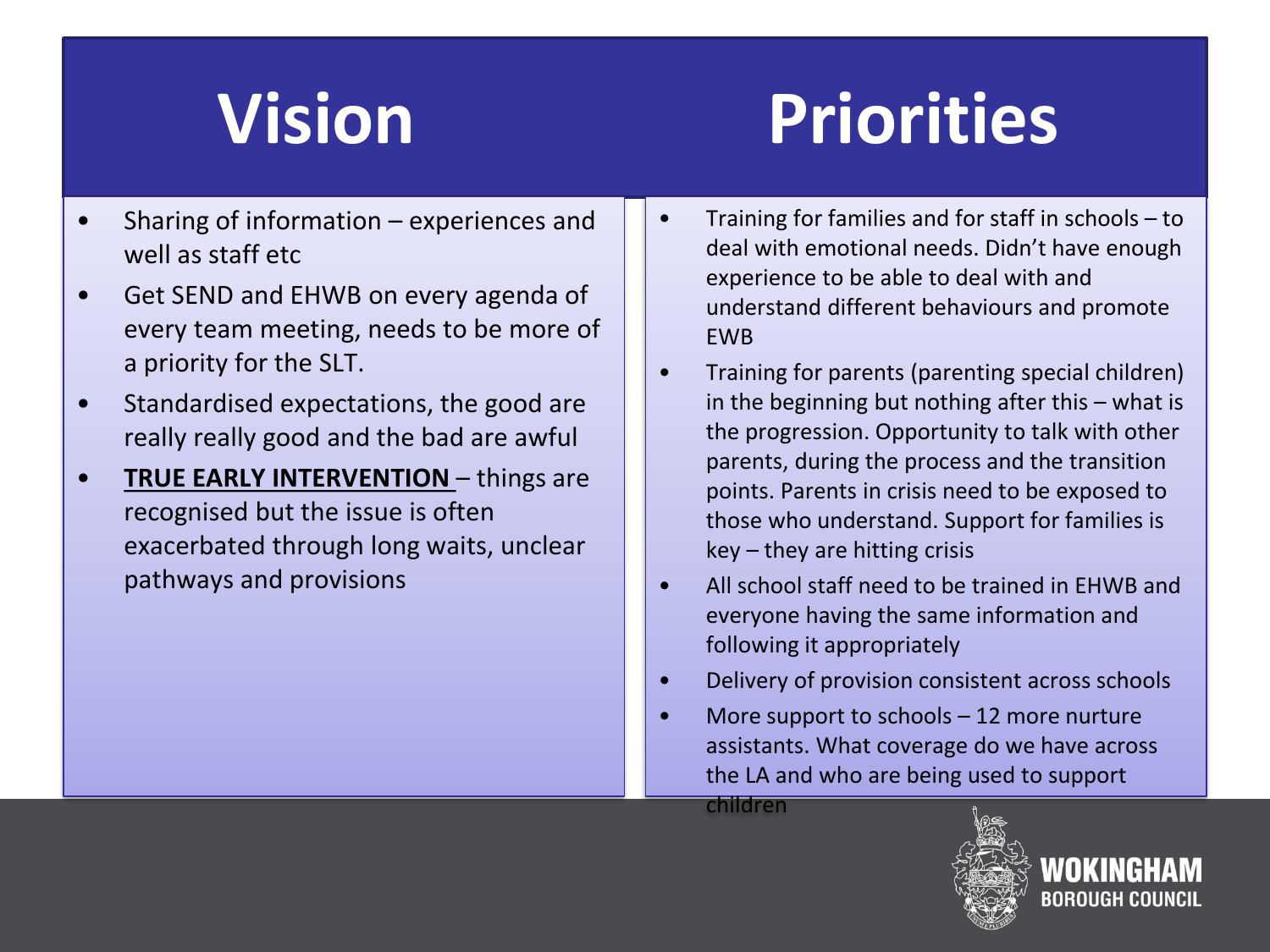# **Next Steps**

### **Engagement**

- Focus groups (CYP, Schools, Parent)
- Parent, CYP an professional survey – please look out for it and share!

### **Draft**

• Develop the draft using the findings of the needs analysis and feedback gathered through engagement

## **Consultation**

• Formal public consultation **Launch Strategy**